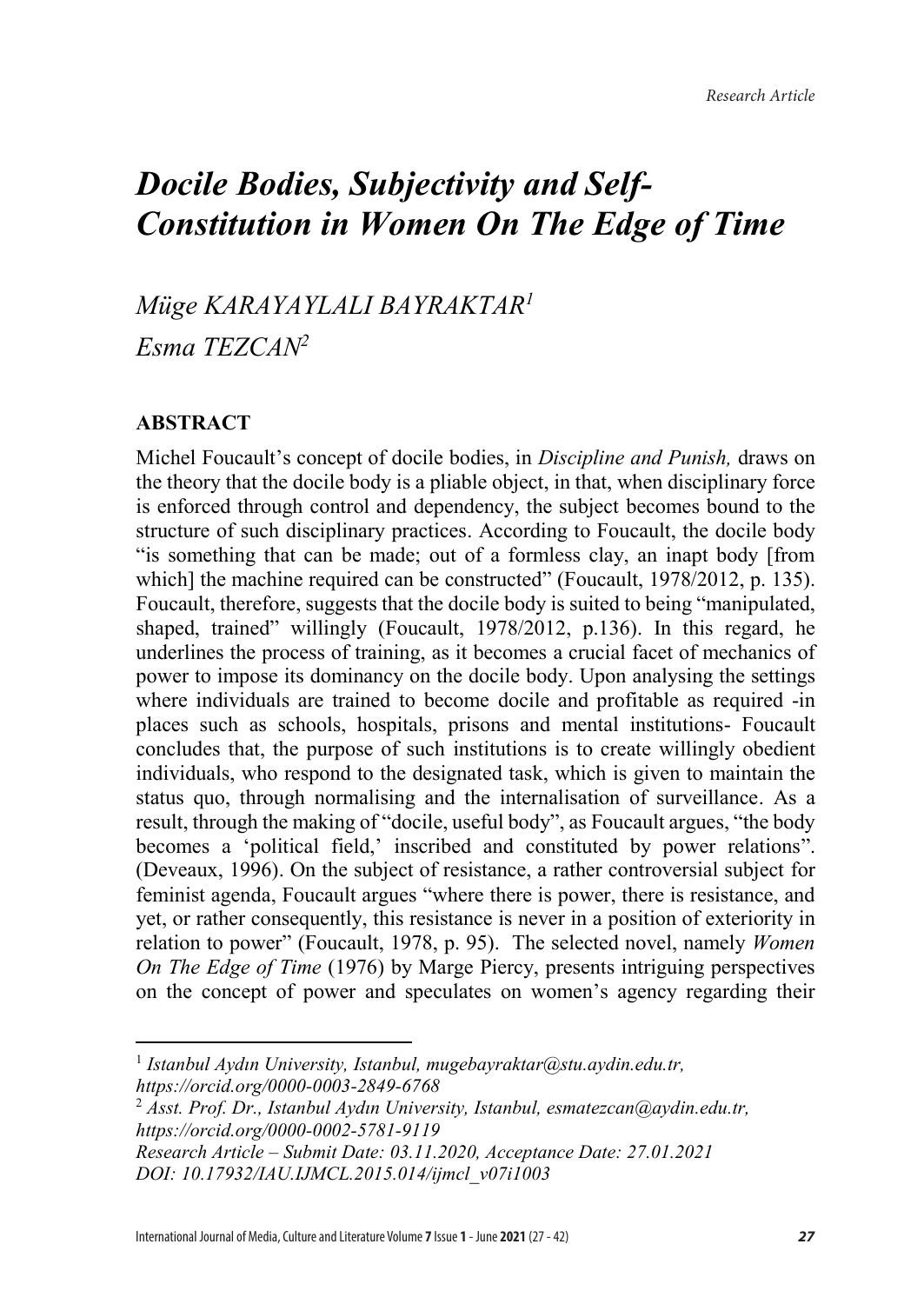bodies by implying the fact that socio-political agendas shape not only the technology but also the fields of medicine and science, leading to the ultimate manipulation of the female body. In this regard, one aim of this article is to explore feminist reactions to Foucault's theories on body, power and sexuality. Then, by utilising these theories as analytical tools, this article also aims to examine the treatment and objectification of the protagonist in the narrative by medical facilities. Finally, the extent of which she is able to maintain the control of her subjectivity when faced with disciplinary forces as well as her integrity in society will be analyzed.

*Keywords: Foucault, Docile Bodies, Women on the Edge of Time, Subjectivity, Sexuality, Power, Feminism*

# **ÖZ**

Michel Foucault'nun Disipline and Punish'teki uysal bedenler kavramı, uysal bedenin esnek bir nesne olduğu teorisine dayanır, bu nedenle disiplin gücü kontrol ve bağımlılık yoluyla uygulandığında özne bu tür disiplin uygulamalarının yapısına bağlı hale gelir. Foucault'ya göre, uysal beden "yapılabilen bir şeydir; biçimsiz bir kilden, gerekli makinenin yapılabileceği uyumsuz bir vücuttur" (Foucault, 1978/2012: 135). Bu nedenle Foucault, uysal bedenin isteyerek "manipüle edilmeye, şekillendirilmeye, eğitilmeye" uygun olduğunu öne sürer (Foucault, 1978/2012, p. 136). Bu bağlamda, Foucault uysal bedene egemenliğini empoze etmek için iktidar mekaniğinin çok önemli bir yönü haline geldiğinden, eğitim sürecinin altını çizer. Foucault, bireylerin gerektiği kadar uysal ve kârlı olmak için eğitildiği ortamları -okullar, hastaneler, hapishaneler ve akıl hastaneleri gibi- analiz ettikten sonra, bu tür kurumların amacının gözetimi içselleştirerek, statükoyu korumak amacıyla belirlenenlere yanıt veren istekli, itaatkâr bireyler yaratmak olduğu sonucuna varır. Sonuç olarak, Foucault'nun öne sürdüğü gibi, "uysal, kullanışlı beden" inşası yoluyla, "beden, iktidar ilişkileri tarafından yazılan ve oluşturulan bir" politik alan haline gelir (Deveaux, 1996). Foucault, feminist gündem için oldukça tartışmalı bir konu olan direniş konusunda, "iktidarın olduğu yerde direniş vardır, ancak daha doğrusu bu direniş asla iktidarla ilişkili olarak bir dışsallık konumunda değildir" (Foucault, 1978, p. 95). Marge Piercy'nin seçilen romanı, Zamanın Kıyısında Kadınlar (1976), sosyo-politik gündemlerin sadece teknolojiyi değil, aynı zamanda bilim ve tıp alanlarını da şekillendirdiği gerçeğini ima ederek, iktidar kavramı ve kadının kendi bedeni üzerindeki kontrolü hakkında ilginç bakış açıları sunarak, bunun, kadın vücudunun nihai manipülasyonuna yol açtığını belirtir. Bu bağlamda, bu makalenin amaçlarından biri, Foucault'nun beden, iktidar ve cinsellik üzerine kuramlarına feminist tepkileri incelemektir. Daha sonra, bu teorileri analitik araçlar olarak kullanarak, bu makale aynı zamanda anlatıda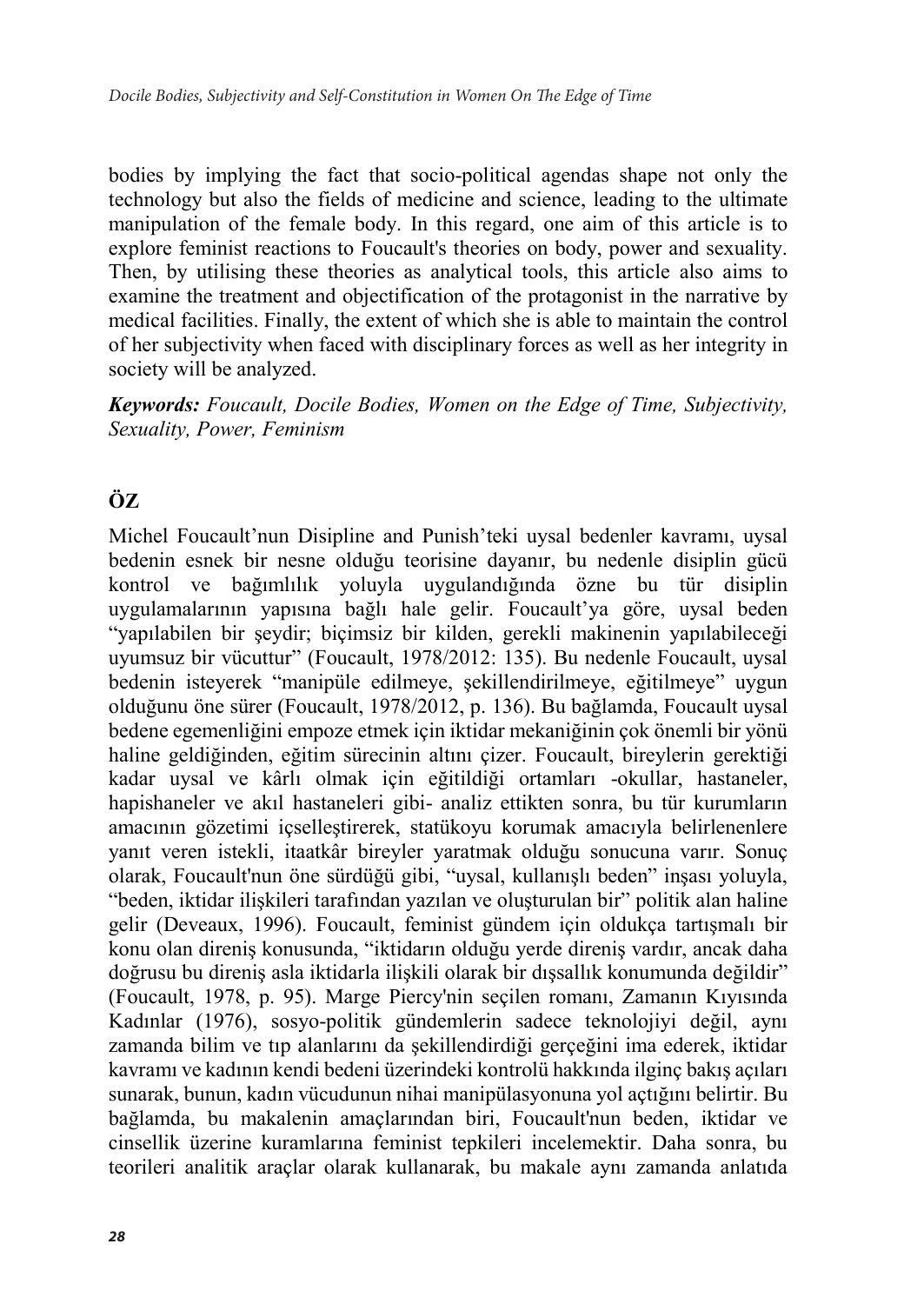kahramanın tıbbi tesisler tarafından ele alınması ve nesneleştirilme sürecini de incelemeyi amaçlamaktadır. Son olarak, disiplin güçleri ile karşı karşıya kaldığında öznelliğinin kontrolünü ve toplumdaki bütünlüğünü ne ölçüde sürdürebildiği analiz edilecektir.

*Anahtar Kelimeler: Foucault, Uysal Bedenler, Zamanın Kenarındaki Kadınlar, Öznellik, Cinsellik, İktidar, Feminizm*

## **INTRODUCTION**

Michel Foucault is one of the few thinkers whose theorisation on the themes of subject, power and sexuality has immensely influenced contemporary feminist studies. His influence seems so palpable that even scholars who refute Foucault's claims are obliged to endorse his contributions to feminist theory. Today, even more than three decades after his death, Foucault's work still seems to ignite debates over the efficacy of his ideas on feminist theory. While proponents of postmodernism embrace Foucault's thoughts, as they eschew from normative and traditional notions of freedom as well as unity and rights, proponents of progressive politics oppose Foucault's postmodern understanding of body and power, claiming that it undermines the significance of emancipatory politics.

At this point, before exploring feminist reactions to Foucault, it seems appropriate for the framework of this article to begin with a concise overview of his work. His work may be divided into three phases: archaeological, genealogical, and ethical. Margaret McLaren posits that these phases "roughly correspond to a chronological order of early (archaeological), middle (genealogical), and late (ethical)" (McLaren, 2002, p. 3). To begin with, his archaeologies consist of *The Birth of the Clinic* (1963), *The Order of Things* (1966), and *The Archaeology of Knowledge* (1969). Archaeology is related to the method applied by Foucault during what is referred to as his early days. The archaeological approach centres on the limitations of thought and knowledge, as it interrogates the underlying foundations behind these norms to ultimately claim that specific types of knowledge can only be known in specific historical eras. For Foucault, these shifts in thought and knowledge are discursive, that is, they constitute and govern what is allowed to be said in any given time. Foucault names these discursive constructions "epistemes." As such, archaeology aims to analyse how new disciplines come to light and how shifts in understanding present themselves. In this regard, as McLaren puts, archaeology is "static" in its method since "it seeks simply to uncover the structures of rationality that make such shifts" (McLaren, 2002, s. 3). In other words, Foucault, in this phase, does not generate any practice; instead, he emphasises the discursive facet of knowledge. Foucault's genealogical works, which include *Discipline and Punish* (1975) and *The History*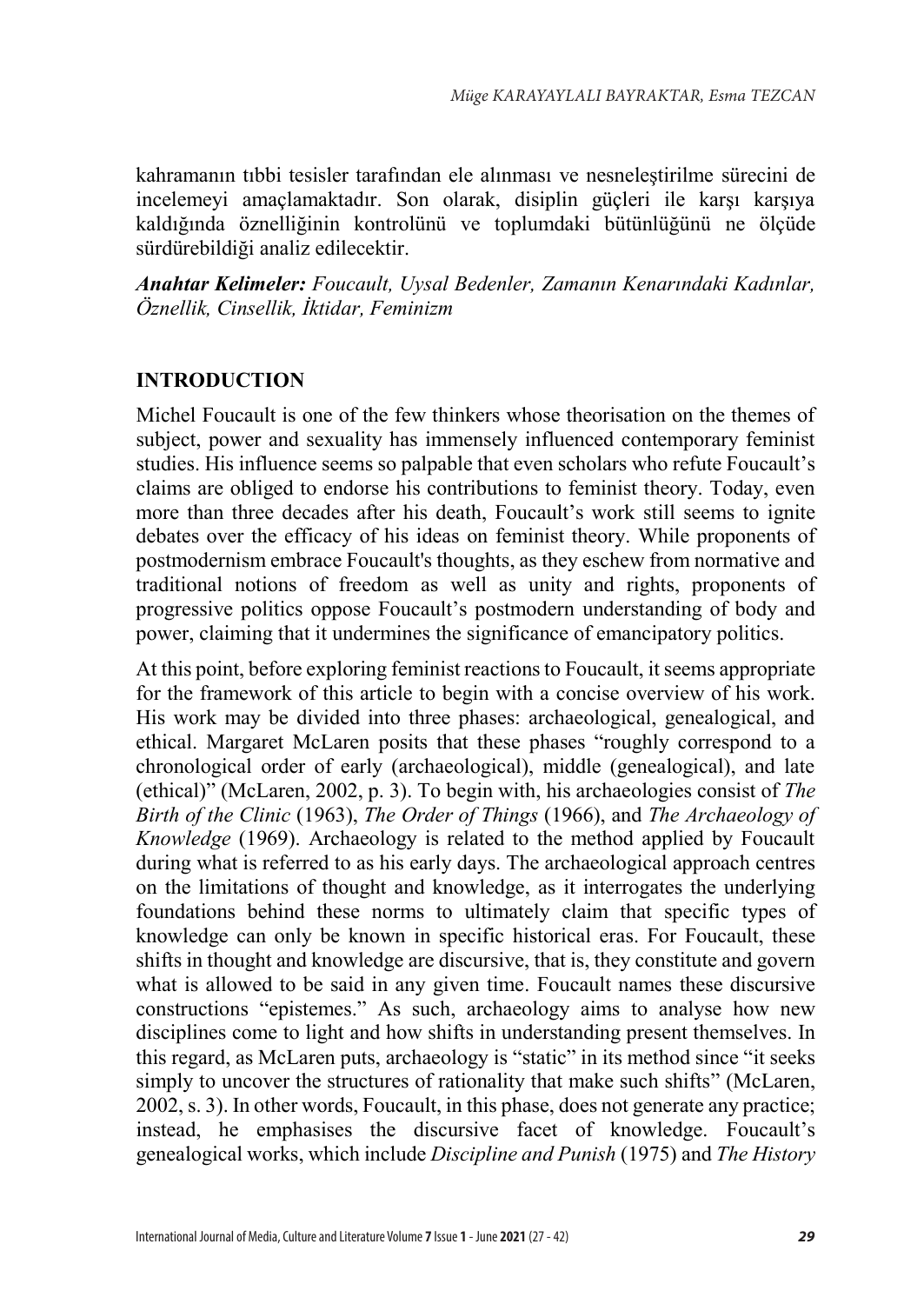*of Sexuality Volume One* (1976), on the other hand, address ruptures and discontinuities in histories and consequently defy the notion of progress. For instance, Foucault, in *Discipline and Punish*, underlines "the unscientificity of human sciences", as he casts doubt on the scientific quality of myriads of disciplines such as criminology, psychiatry, pedagogy and psychology (Visker, 1995, p. 3). From this standpoint, Foucault, further defines the purpose of historical analysis as "exposing the unscientificity of science", and yet, for him, the real predicament is not the validity of sciences but, as Visker argues, it is "the understanding that the truth-effects of science are at the same time power-effects" (Visker, 1995, p. 3). Foucault elaborates on the effect of power on science by proposing the following:

It is undoubtedly the following kinds of question that would need to be posed: What types of knowledge do you want to disqualify in the very instant of your demand: 'Is it a science'? Which speaking discoursing subjects… do you then want to 'diminish' when you say: 'I who conduct this discourse am conducting a scientific discourse, and I am a scientist'? (1980, p. 85).

As it may be inferred from the excerpt, Foucault's genealogies raise questions regarding existing practices of science as well as the construction of metanarratives by institutions adopting the dubious discourse of science to exercise power. Accordingly, Foucault begins to conceptualise the idea of power in his genealogical work. His conception of power, as McLaren contends, "is not unilateral; it is not negative, and it is not possessed by an individual or group of individuals"; instead, he argues, power may be "productive and positive" as it is -in fact- "a relationship" not "a thing" (McLaren, 2002, p. 4). This conceptualisation of power, which is also known as the concept of "docile bodies", has been the centre of criticism by some feminist spheres even though it has been effusively celebrated by others. Foucault posits that historical changes in the seventeenth- and eighteenth-century in Europe have led to the disciplining of bodies dissimilarly than the days of the monarchy. He explains that the new system of control necessitated the best use of workers for the profit of the state. This new system also needed the obedience of its subjects, which was made possible through the integration of control systems such as schools, prisons and asylums. In the said institutions, Foucault argues, power was exercised as a discipline through techniques including surveillance, as the 'eye of power' in the disciplinary gaze which consequently turned individuals into docile bodies without agency (Foucault, 1978/2012). In other words, the advent of the modern era reflects a transformation from what Foucault calls "sovereign power" – domination through the use of force– to "disciplinary power" – domination through constant monitoring and disciplining of populations (Foucault, 1978/2012).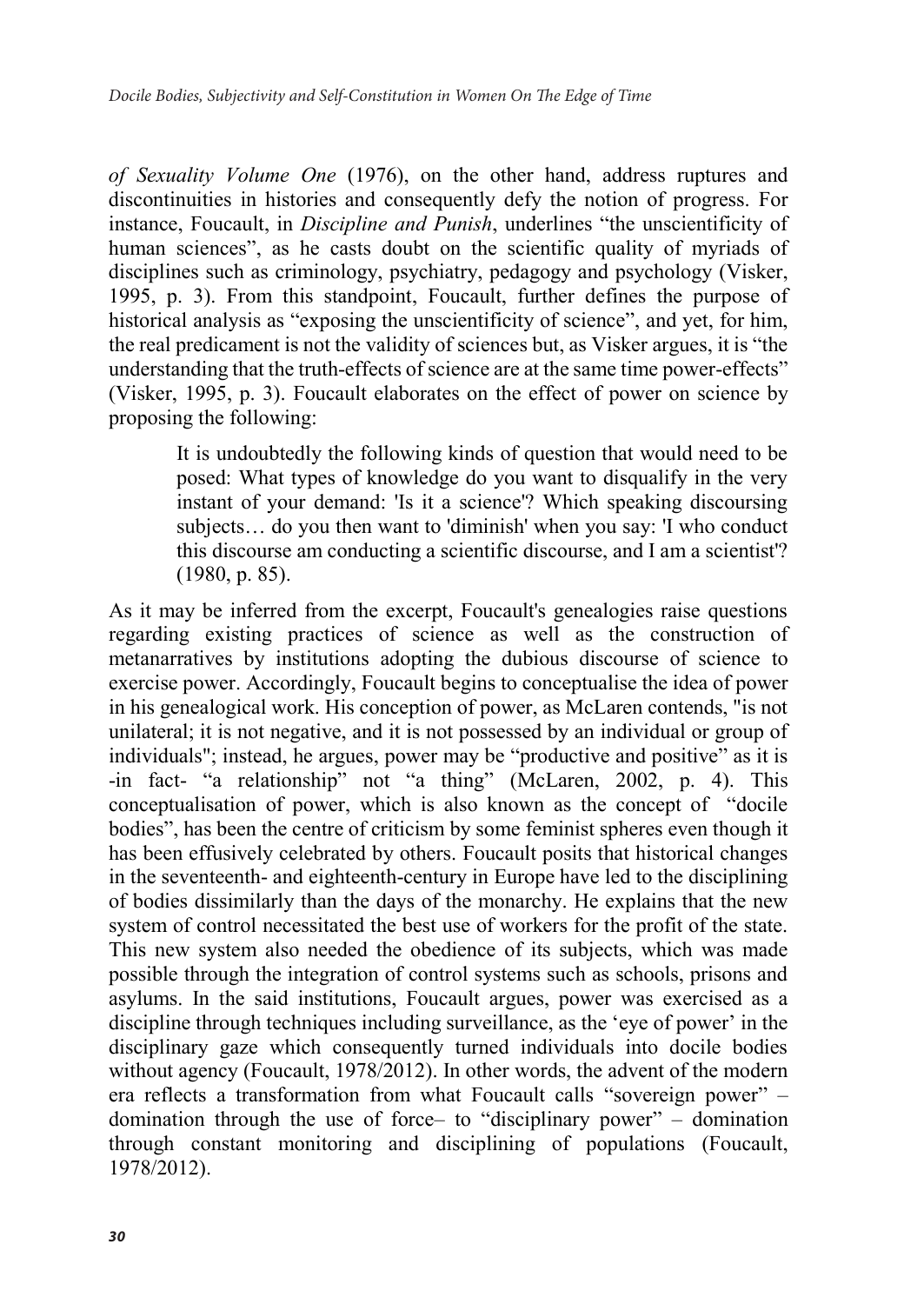The third phase of Foucault's work, which is referred to as ethical work consists of the second and third volumes of *The History of Sexuality* series are entitled *The Use of Pleasure* and *The Care of the Self* respectively. These works include some essays and interviews with titles such as "On the Genealogy of Ethics: An Overview of a Work in Progress," "The Subject and Power," "The Ethics of Care for the Self as a Practice of Freedom," and "Technologies of the Self". These works mainly focus on subjectivity, as Foucault extrapolates on the possibility of the active constitution of the subject. In "Technologies of the Self", Foucault describes four technologies; the two which deal with the study of the sciences and linguistics are not included in this article. Analysing the technology of power and the technology of the self, on the other hand, seems plausible for the purpose of this study, as they focus on "the ways in which we relate ourselves to ourselves, to contribute to the forms in which our subjectivity is constituted and experienced " (Davidson, 1994, p. 119). Foucault argues that to contribute to our subjectivity and to move beyond the self, a meticulous self-examination is required. From this standpoint, Foucault insists on intersubjectivity as the core principle of ethics. He describes intersubjectivity as co-existence of self with others (Biesta, 1999). In other words, by finding consolation in others, Foucault demonstrates a way to "get free of oneself" (Bernauer & Michael, 1994, p. 141). He further explains ethics as the "process in which the individual delimits that part of himself that will form the object of his moral practice, defines his position relative to the precept he will follow, and decides on a certain mode of being that will serve as his moral goal" (Foucault, 1986, pp. 26-28). Videlicet, Foucault sees selfconstitution as possible if the self is able to deconstruct the imposed structures of society upon them with the ultimate intention of ethical and aesthetic selftransformation. Although this conceptualisation of self appears in his late works, as McLaren puts it, when the work of his life is examined as a whole instead of separate phases, his theories may be read as "contributions" to "rethinking subjectivity", which has enabled many postmodern feminists, as in the case of Judith Butler, to develop theories regarding female subjectivity and its construction by society. (McLaren, 2002, p. 5).

Overall, in his archaeological works, he questions the subject of humanism by emphasising that the idea of unified subjectivity is elusive; in that, it is -in fact- a result of specific discursive constructions and linguistic practices. Foucault's genealogical works, on the other hand, deal with the notion of power regarding subjectivity. He contends that power is not something to be possessed; instead, it is exercised on individuals through norms, practices, and institutions. Finally, Foucault's ethical works address the issue of subjectivity explicitly; by asserting that active self-constitution is possible. All in all, Foucault declares the objective in his writings as: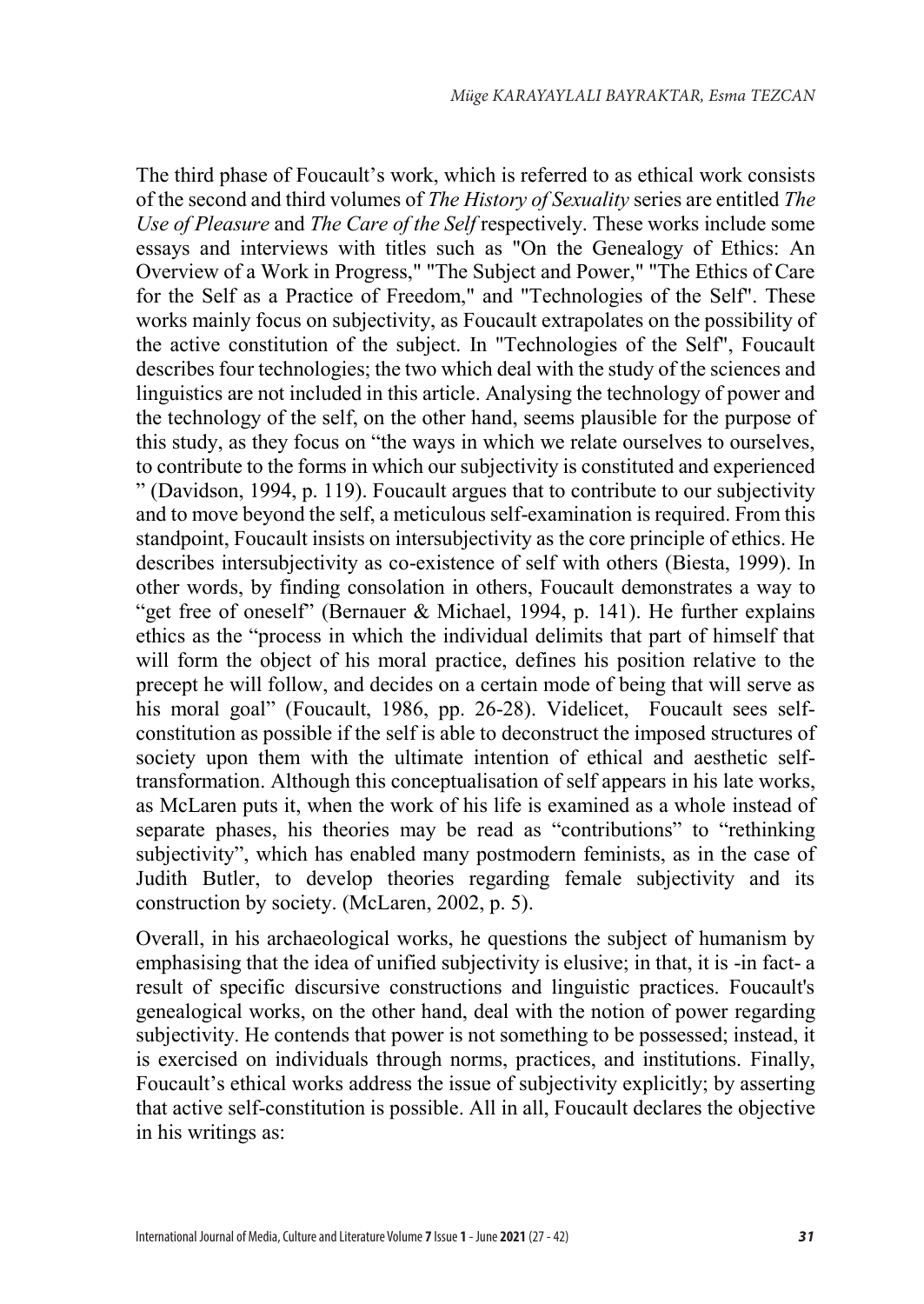To create a history of the different modes by which, in our culture, human beings are made subjects. My work has dealt with three modes of objectification which transform human beings into subjects. For example, I have chosen the domain of sexuality-how men have learned to recognise themselves as subjects of "sexuality." Thus it is not power, but the subject, which is the general theme of my research" (Foucault, 1982, p. 778).

In this respect, it would not be wrong to articulate that the idea of subjectivity is central throughout his work, which is also a rather significant agenda of feminism.

## **COMING TO TERMS WITH FOUCAULT: A FEMINIST QUEST**

Although Foucault did not set out to contribute to feminist theories, his work has challenged conventional ways of thinking about power and subjectivity so substantially that, his theories have become both a source of heated debate and have also provided an enhancement to the understandings of feminist thought regarding the construction of gender, body and sexuality. Therefore, in this section, the arguments of feminists identifying with progressive politics are explained in comparison to the claims of postmodernist feminists with the intent of reaching a more inclusive understanding of both sides.

Even though there has always been divergent approaches and positions to feminist theory, it seems appropriate to state that all of them are political. As Rosemary Tong explains, in *Feminist Thought*, feminist theory "is not one, but many, theories or perspectives and each feminist theory or perspective attempts to describe women's oppression, to explain its causes and consequences, and to prescribe strategies for women's liberation" (Tong, 1989, p. 1). Accordingly, despite distinctness, all feminist positions problematise women's subjugation and seek ways to liberate women from this subordination. From this standpoint, one reason why some feminists oppose postmodern approaches to feminism is that they think postmodernism may merely provide a discursive examination of social construction and that their approach lacks practicality. For instance, Martha Nussbaum, a contemporary liberal feminist, refutes Foucault's ideas on power by claiming that he has developed what she calls "the fatalistic idea that we are prisoners of an all-enveloping structure of power, and that real-life reform movements usually end up serving power in new and insidious ways" (Nussbaum, 1999, p. 38). In other words, she is concerned that the interpretations of Foucault may undermine the value of resistance and feminism's touch with material reality, as they may lead to a path of passivity instead of political activism. Nussbaum, further argues that Foucault's rejection of grand narratives,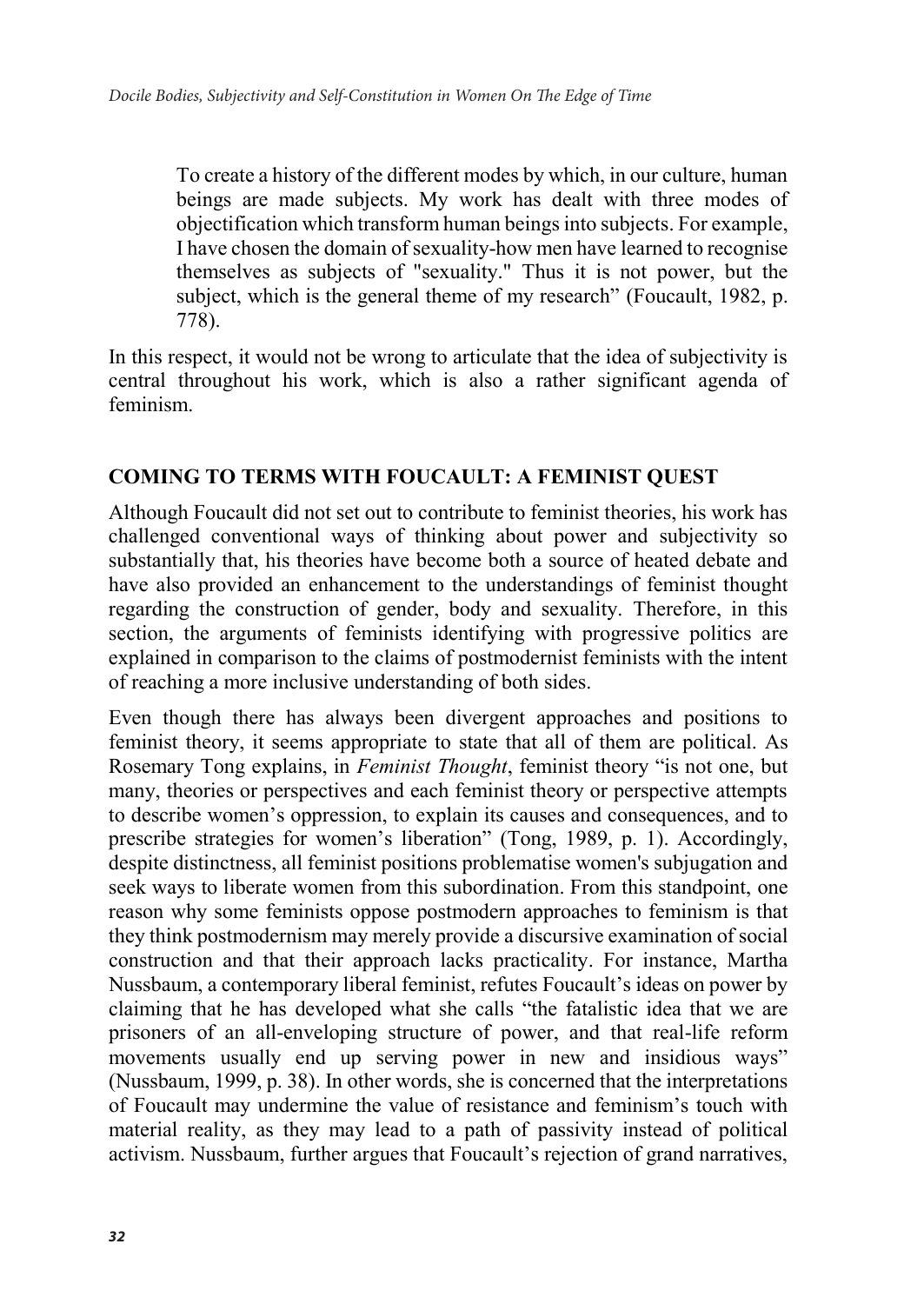his scepticism on the conceptions of history lead to what she calls a "narrow vision of the possibilities for change" (Nussbaum, 1999, p. 40). To a large extent, as a liberal feminist Nussbaum's criticism centres on Foucault's view of power, his concept of subject as well as his rejection of norms.

In a similar vein, radical feminists, too, oppose Foucauldian notions mostly in terms of sexuality, as they celebrate the very concept of womanhood and the body. In this regard, according to Somer Brodribb, a radical feminist, "Foucault's theories of discourse and his theories of power both originate in a notion of selfconstructing structures and a conception of the social which has no notion of the individual" (Brodribb, 1992, p. 19) As it can be clearly understood from the quotation, Foucault's understanding of the subject threatens the notion of woman and individuality, which radical feminism depends on.

As for Marxist feminists, they perceive capitalism as the fundamental reason for women's oppression; in this sense, they refer to women's problems as inevitable consequences of capitalism and economic oppression. Foucault, on the other hand, overtly criticises Marxism for its solipsistic focus on the economy. Furthermore, he refutes the notion of historical progress which is highlighted in Marxism. Foucault also rejects Marxist understanding of economic base and superstructure. This is due to the fact that, for Foucault, power is mobilised and cannot be refined based on the notion of totality (Olssen, 2004). Marxist feminists, in return, contend Foucault's theories are not sufficient to explain class oppression and the subjugation of women. Hartsock, for instance, criticises Foucault's notion of power as "unable to account for pervasive, systematic asymmetries of power" (Hartsock, 1990, p. 158). Socialist feminists, similarly, adopt a Marxist understanding of the economy, yet they add the emphasis of sex to their framework (Tong, 1989). Socialist feminists claim that Marxist and feminist theories may help women overcome oppression, only when they are combined. Heidi Hartmann expresses the significance of this combination as such: "The categories of Marxism are sex-blind. Only a specifically feminist analysis reveals the systemic character of relations between men and women. Yet a feminist analysis by itself is inadequate because it has been blind to history and insufficiently materialist" (Hartmann, 1993, p. 191). As a result of this double emphasis on history and sex, socialists feminists share similar concerns with Marxist feminists regarding Foucault's theories, arguing that his focus on local institutions prevents the formation of a more general structural analysis. On that note, Seyla Benhabib, a socialist feminist, hints "The postmodernist position(s) may eliminate not only the specificity of feminist theory but question the very emancipatory ideals of the women's movements altogether" (Benhabib, 1987, p. 222). Suffice to say, she, too, highlights the fact that Foucault's notion of power does not leave any agency on the part of the subject for resistance. In this respect, Benhabib then adds: "For Michel Foucault, there is no history of the victims but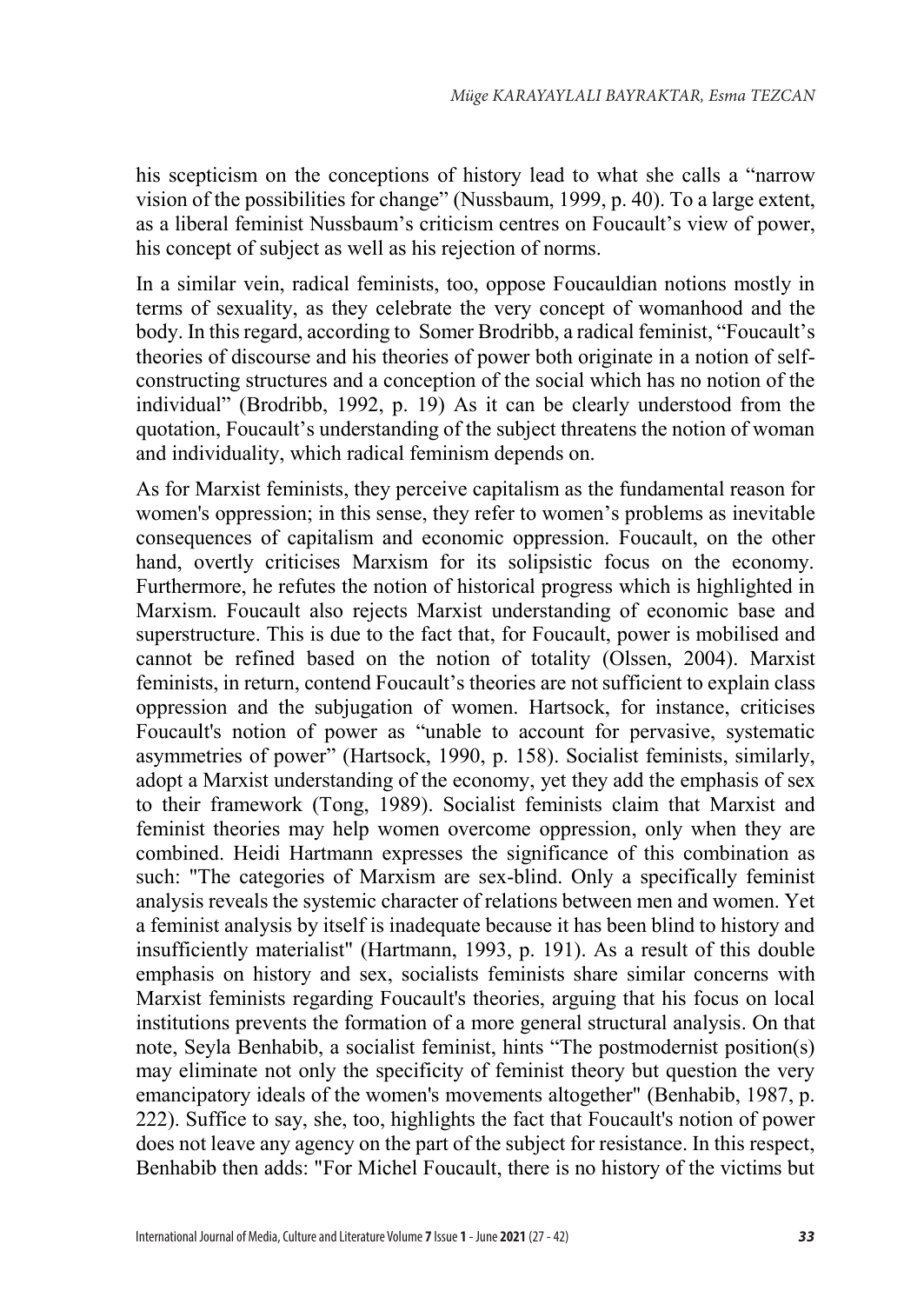only a history of the construction of victimisation. . . for Foucault every act of resistance is but another manifestation of an omnipresent discourse–power complex" (Benhabib, 1987, p. 222).

In this account of concerns regarding Foucault's theories from different feminist approaches, it is possible to discern some commonalities. These critics take one aspect of many Foucauldian concepts, such as his ideas on subjectivity, power or his rejection of grand narratives and evaluate his approach accordingly. On the whole, there are three areas of controversy which fracture the potential unity between feminism and Foucault according to these critics: Foucault's ideas on subjectivity for undermining the capacity of the subject to resist; his androcentric approach as he avoids focusing on gender and female experiences; and finally, his notion of power as it cannot explain prevalent, systematic imbalances of power globally.

On the other hand, proponents of postmodernism, who embrace Foucault's theories to a great extent, defend them by developing several counter- arguments. To exemplify, for Sawicki, assuming the subjugation of women as merely a result of patriarchal social structures is "an oversimplified conception of power relations". He further states that Foucault's theory on power, instead, suggests power cannot be owned, but it can be exercised and it "circulates throughout the social body" (Sawicki, 1998, p. 164). Therefore, such an understanding of power, for Sawicki, has paved the way for feminists to analyse how women's selfunderstanding is constructed in relation to institutions which they are seeking to alter, rather than merely accusing patriarchy for owning power over women. Additionally, Foucault's redefinition of the relationship of subjects with power changed feminist understanding when he wrote: "Power is everywhere; not because it embraces everything, but because it comes from everywhere".

Nevertheless, he still attributes agency to individuals, as can be inferred from his response to a question concerning how freedom may even be possible if power is everywhere. Foucault answers the question as such: "If there are relations of power in every social field, this is because there is freedom everywhere. Of course, states of domination do indeed exist. In a great many cases, power relations are fixed in such a way that they are perpetually asymmetrical and allow an extremely limited margin of freedom" (Foucault, 1988, p. 1). As it can be seen from the excerpt, although Foucault articulates an "extremely limited margin of freedom", he does not rule out the possibility of resistance and mentions several forms of it: "violent resistance, flight, deception, strategies capable of reversing the situation" (Foucault, 1988, p. 12). Accordingly, Foucault's formalisation of power and resistance lead postmodern feminists to seek local reversals of power rather than a universally emancipatory one.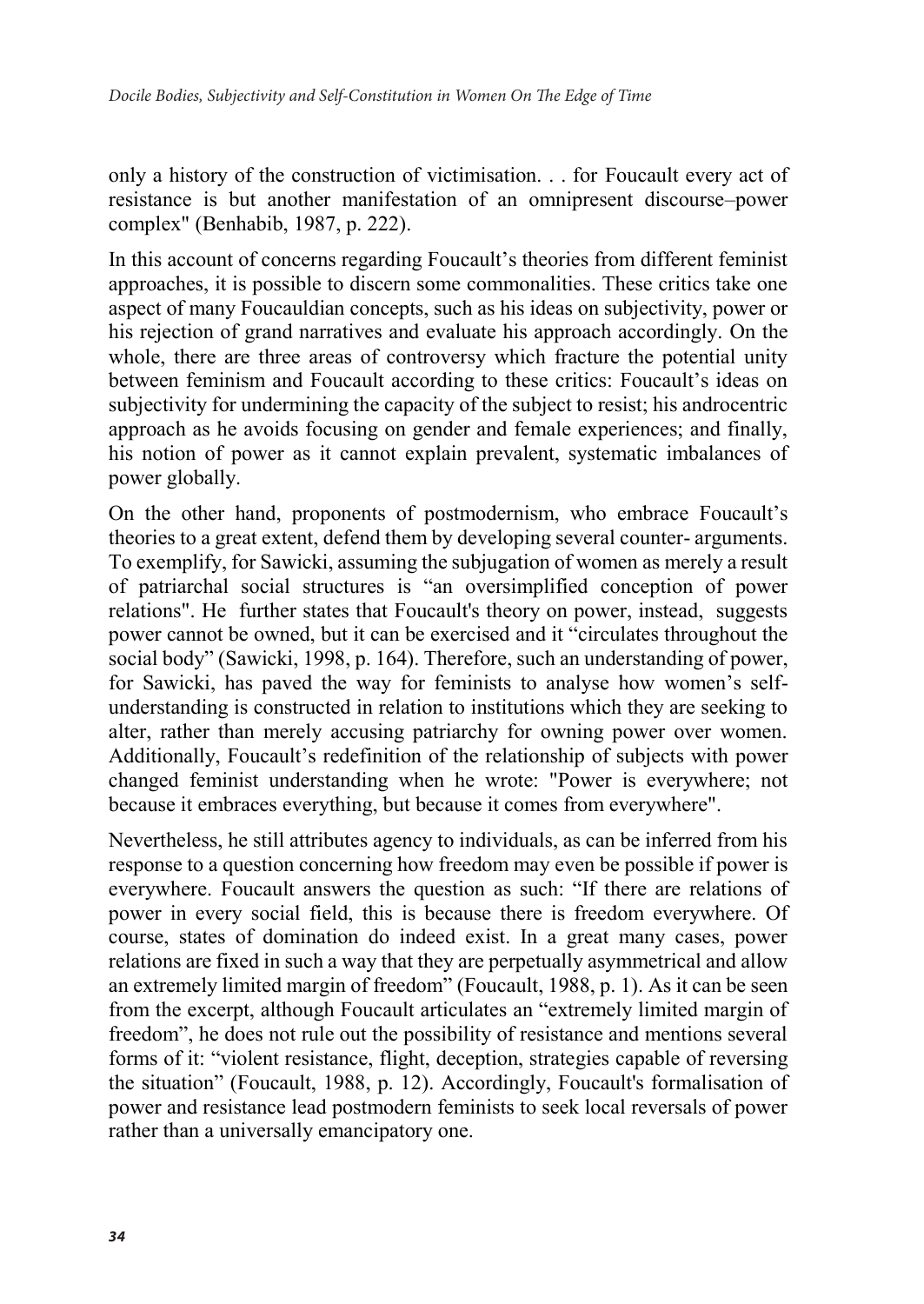Regarding the accusation of subjectivity, postmodern feminists argue that in his late work, Foucault revises his theoretical mindset to turn it into a more profitable project in the sense of providing more coherent politics. In a similar vein, Sawicki acknowledges that Foucault's later work on ethics "offers a more affirmative alternative to his earlier emphasis on the reactive strategy of resistance to normalisation" (Sawicki, 1998, p. 104). As mentioned before, Foucault has been accused of being androcentric and criticised for his approach on gender. At this point, postmodern feminists like Judith Butler draws on Foucault's work and argues that it provides a novel perspective for feminists to deconstruct the strictness of identity politics. She argues that:

The premature insistence on a stable subject of feminism, understood as a seamless category of women inevitably generates multiple refusals to accept the category. These domains of exclusion reveal the coercive and regulatory consequences of that construction, even when the construction has been elaborated for emancipatory purposes. Indeed, the fragmentation within feminism and the paradoxical opposition to feminism from "women" whom feminism claims to represent the necessary limits of identity politics. (Butler, 1990, p. 4)

Seen in these terms, Butler seems to seek for an escape from naturalised female identity as, for her, insisting on the category of women, far from enabling an emancipatory cause, leads to the exclusion of those who do not identify themselves in relation to that identity. Butler also criticises liberal feminist approaches as they defend universal feminist identity politics that may appeal "to a fixed 'feminist subject,' 'presumes, fixes and constrains the very 'subjects' that it hopes to represent and liberate" (Butler, 1990, p. 148). Moreover, for Butler, Foucault's understanding of identity, unlike other feminist theories, enables feminists to ponder upon positions that are not fixed or essential. According to Butler, one advantage of Foucault's concept of constituted self is that it paves the way for feminism to "politicise the processes through which stereotypical forms of masculine and feminine identity are produced" (Butler, 1990, p. 33).

All in all, despite not having any interest in gender and receiving criticism from some feminist spheres, Foucault, seems to have offered new perspectives for feminist thought to understand the ways sexuality, identity and the body are controlled by also highlighting the possibility of resistance and social construction through deconstructing historical impositions on the self. In this respect, as a final thought on the much-heated debate concerning the usefulness of Foucauldian notions for feminist thought, Caroline Ramazanoglu poignantly states: "Feminists cannot afford to ignore Foucault, because the problems he addresses and the criticisms he makes of existing theories and their political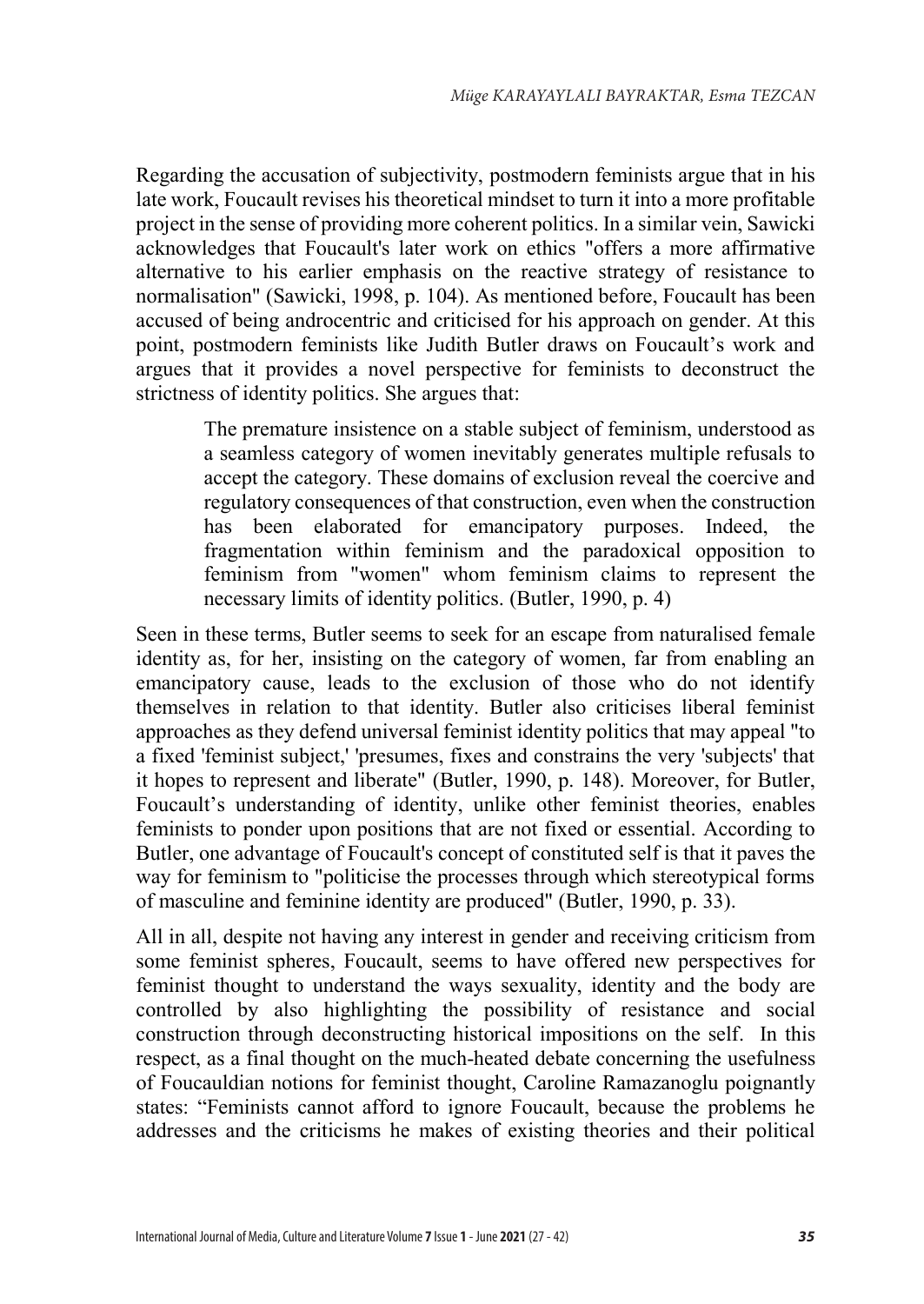consequences identify problems in and for feminism" (Ramazanoglu, 1993/2003, p. 3).

#### **A FOUCAULDIAN ANALYSIS:** *WOMAN ON THE EDGE OF TIME*

As has been stated earlier, this article aims to examine the treatment and objectification of the protagonist in Piercy's *Woman on The Edge of Time* by several institutions and the process of self-constitution by utilising Foucault's theories on power, body and subjectivity. The novel presents an intriguing commentary concerning the position of marginalised women, by questioning their agency and subjectivity in the face of technologies and disciplines exercising power both in dystopian and utopian contexts. The narrative, in this sense, shares an aforementioned feminist scepticism on acknowledging Foucault's theories specifically on power and the subject by providing polarised perspectives about the issues of agency, resistance and total emancipation.

Piercy presents the arduous life of Connie Ramos to the reader. She is a secondgeneration Mexican woman living in New York in 1976. Throughout her life, she has been oppressed sexually and racially. The fact that she lives in poverty adds another dimension to her double burden. She has also been a victim of violence by the men in her life both psychologically and physically.

Moreover, as she is unemployed and uneducated, she is financially dependent on the men who abuse her. As a consequence of her miserable life, Connie develops a drinking problem which leads to violent behaviour on one occasion. Later on, in an attempt to protect her niece, Dolly, from her "pimp" Geraldo, Connie resorts to violence again. Her act of violence is not seen as self defence by the judge; thus, he finds her guilty and decides to send her to a mental hospital. Moreover, her only daughter is taken away from her on the grounds of being an unfit mother due to her diagnosis as mentally ill. In a sense, while critical decisions are being made about her, Connie has been silenced, as Connie is not even allowed to explain her own medical situation. The narrator depicts this as such:

> Man to man, pimp and doctor discussed her condition, while Dolly sobbed. The doctor asked her only her name and the date. First, she said it was the fourteenth and then she changed it to the fifteenth, thinking it must be after midnight. She had no idea how long she had been unconscious. (Piercy, 1976, p. 13)

Moreover, when Connie is admitted to hospital, her identity papers are taken from her in return for a "plastic identification bracelet sealed on her wrist" (Piercy, 1976, p. 15). During her time in the hospital, she gradually perceives that the authorities of the hospital celebrate and reward normative feminine behaviour.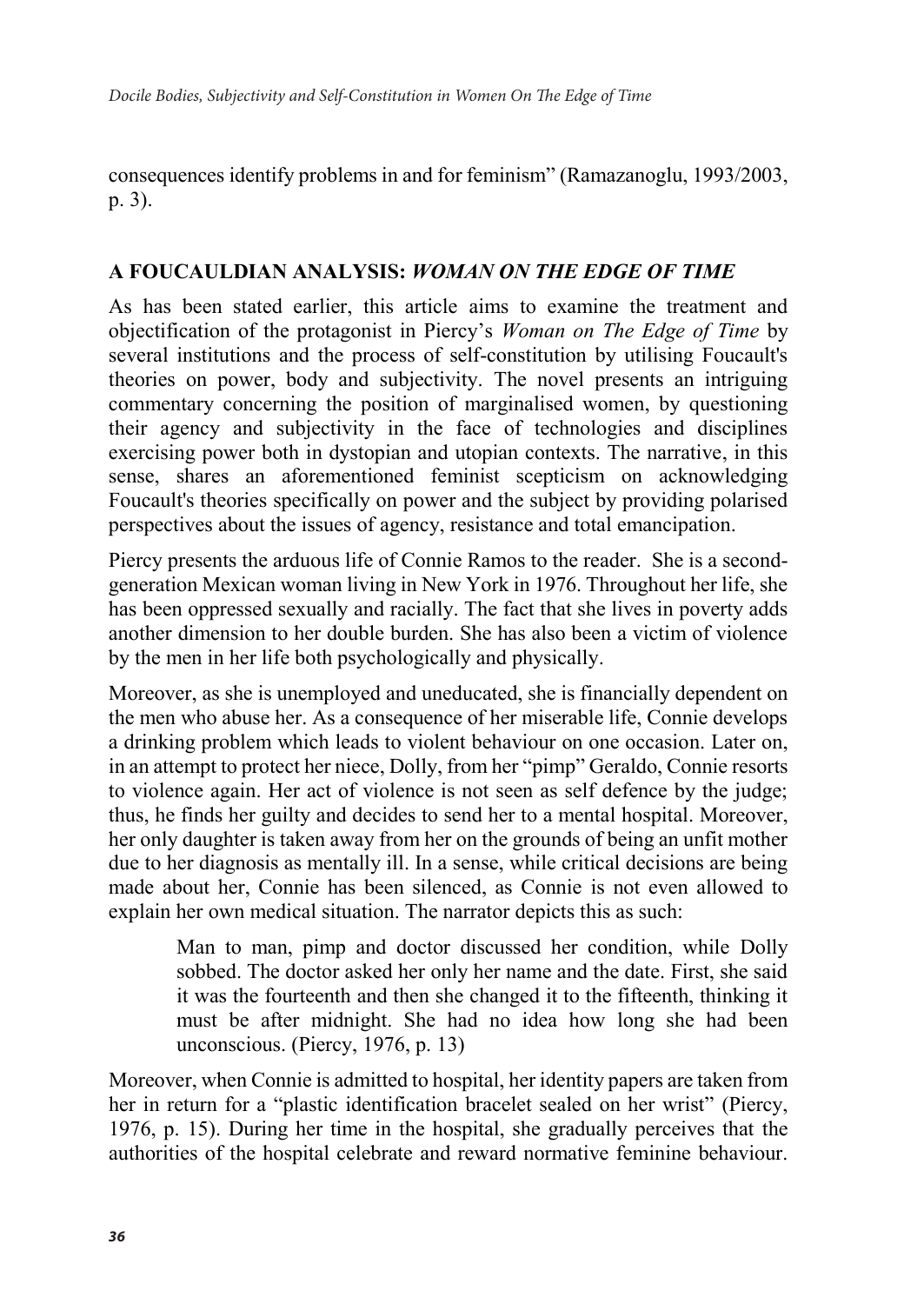Connie explains it as such: "The pressure was to say please and put on lipstick and sit at a table playing cards, to obey and work for nothing, cleaning the houses of the staff. To look away from graft and abuse. To keep quiet as you watched them beat other patients" (Piercy, 1976, p. 145). The violence represented in the narrative regarding the hospital does not end here; in the institution, the doctors experiment on Connie by inserting electro transmitters in her brain under the guise of helping her to keep violent thoughts under control.

From a Foucauldian perspective, the novel presents a modern society in which the reader observes several disciplinary techniques, which produce "knowledge", such as the court and the mental institution. In these institutions, as Foucault suggests, "power operates from the bottom up", (1976, p. 94) which means that power is a network including local exchanges. For instance, although Geraldo is a "pimp", the court rules in his favour, as he entails a superior rank on the disciplinary hierarchy of the society when compared to Connie who is a poor, marginalised woman. Ironically, Connie is institutionalised for being violent, while all the violence that has been imposed on her throughout her life goes unnoticed by the court, just like her act of sacrifice to protect another marginalised woman, Dolly. In a Foucauldian sense, therefore, it is possible to argue that the reader observes the role of power in producing the truth. According to Foucault, power cannot be manipulated or abused by "someone else". Instead, it is reinforced by every part of society, through "the types of discourse which [each society] accepts and makes function as true" (1980, p. 131). In this sense, Connie's consent on receiving the experimental treatment seems to be a result of the discourse labelling the medical field as "true". Also, the doctors' control over the thoughts of Connie further illustrates how the agency is taken away from her through the monitoring of her thoughts even before she acts upon them, which turns her into a docile body. Similarly, confiscating Connie's identity papers and giving her just a bracelet instead, may be read as the first step of constructing identity, as patients are eventually made to forget who they are in time. As can be inferred from Connie's remarks on femininity, the mental hospital represented in the novel may be an example of institutions adopting , what Foucault regards, a "dubious discourse of science" to exercise power. According to Foucault, scientific institutions manage to discipline bodies in several ways. As for the case of Connie, discipline is exercised by normalising "useful" behaviour, as well as by exercising repressive power to intercept agency ultimately.

Connie Ramos, then, stuck in a mental institution, telepathically transports to a futuristic society called Mattapoisett, with the help of Luciente, who is a resident of that society. This society does not, in any way, resemble Connie's society as it offers its citizens an ecologically sustainable and just life which is made possible through a revolution regarding reproductive technologies. Piercy's utopian society embraces the utilisation of techno-scientific tools to liberate women. As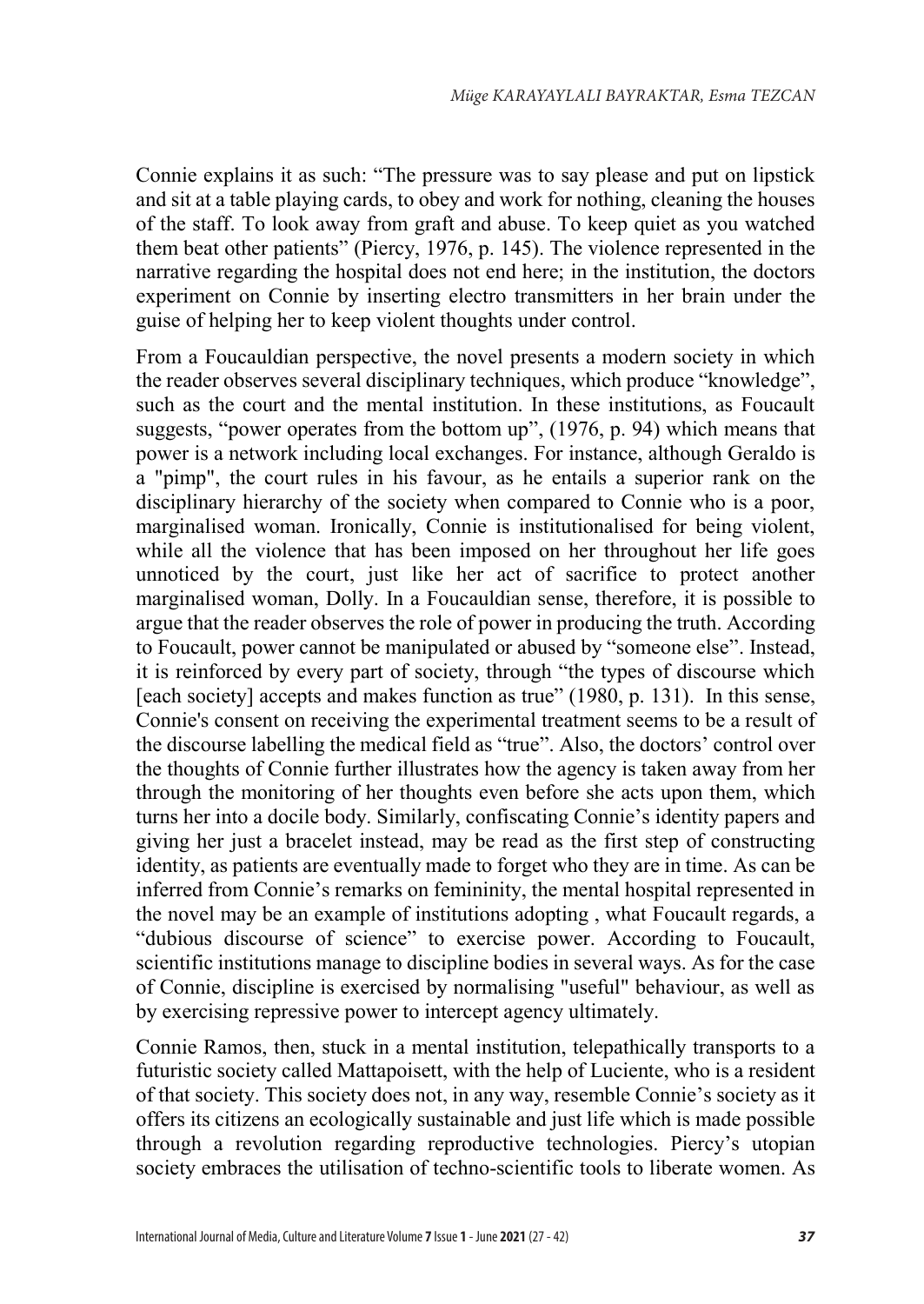a result of such technology, birth is taken outside the female body, paving the way for mothers to be equal with fathers. Such technology radically transforms the values of society and almost eradicates the notion of gender for both women and men. In Piercy's utopian society, the women are not reduced solely to their ability to reproduce and neither do they experience the physical disadvantages of being pregnant. The men, in a similar vein, assume the responsibility of the child in a way that has never been socially acceptable before such technological advancement, as they are now able to bond with their children through breastfeeding, too. Furthermore, in Mattapoisett, the purpose of technology and science are determined, just like all policies, by the residents with transparency. As each resident participates in the decision- making process, the possibility of one group to dominate another is eliminated. In this sense, Mattapoisett is introduced as a post-hierarchy, post-gender society, where violence cannot be traced.

Here, Piercy seems to agree with Foucault that change in power relations can only be possible by altering the discourse of institutions. Moreover, it is possible to state that the new reproductive technology represented in the narrative, constitutes what Foucault calls an episteme shift, as it revolutionises the entire society by transforming what is known. The fact that such transformation is reached through the elimination of sexual difference in Piercy's utopian society can be considered as an extension of feminist agenda. This overlaps with the Foucauldian understanding of subjectivity as construction. In this regard, it is possible to argue that when the residents in the utopian society were freed from the discursive constructions of gender, they were able to produce politics outside of a fixed essence, which also changed the division of labour and the social structure of the society. However, the ideal society Piercy presents is -from a Foucauldian perspective- at an impasse for its emphasis on emancipation from all kinds of power. For Foucault, as discussed earlier, the disciplinary network does not take its source from capitalism or any other singular source. In this regard, for Foucault, even when capitalism is eradicated from the globe as in the case of Mattapoiset, power continues to be "self-reinforcing". It contains "internal intelligibility", as he insists "no one can be outside of power" (1980, pp. 141- 142). On that note, throughout the narrative, Piercy does not mention what happens if a woman chooses to give birth naturally for the sake of having that experience. Thus, it is possible to infer that to prevent such incidents; there may be a kind of intervention on women's body in Mattapoisett, which may be considered as an example of the invasiveness of technology as Foucault contends all technologies are.

Furthermore, even though Mattapoiset seems to be a transparent and harmonious society, the community is eventually polarised on the utilisation of reproductive technology. On the one hand, "mixers" defend the screening of only defective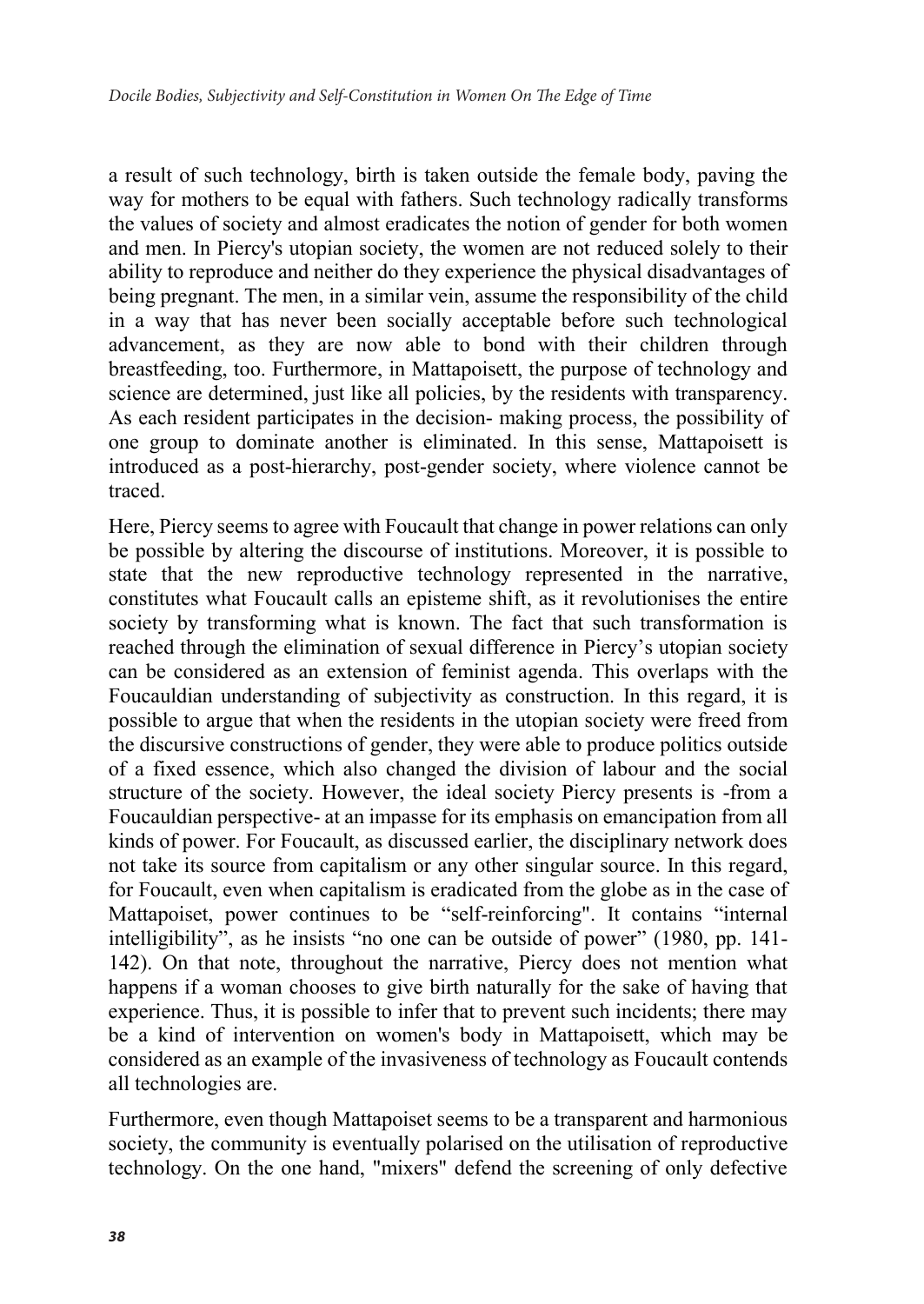genes and maintaining an integrated gene pool. On the other hand, "shapers" favour genetic intervention to create useful traits through selective breeding (Piercy, 1976, p. 171). Luciente, as a mixer, believes that the notion of selective breeding may lead to a "power surge", which in turn might bring about hierarchical structures within the society. Subsequently, Connie, while trying to reach Luciente, ends up in another alternative future where technology has transformed human life radically in a negative way. In this future, the reader is introduced to a woman called Gildina, living in a "segregated and guarded" (217) apartment in New York as a sex slave. This future is presented as totalitarian, sexist and hierarchal. Piercy emphasises that such a totalitarian future may be possible if Connie and Luciente do not resist oppressive domination systems in their present.

Even though Piercy depicts an idealistic and utopian society, she deems it necessary to underline the unrest within it. For Foucault, such unrest is inevitable as he perceives power to be "something which is performed, something more like a strategy than a possession" (Mills, 2003, p. 34). From this standpoint, it can be argued that although the people of Mattapoiset do not claim to have power over each other, they internalise it and use it as a strategy in a non-repressive way to create bodies that they believe to be more "beneficial" for the sake of their community. For Foucault, this constitutes one of the myriad forms of relations of power. Therefore, it seems plausible to assert that Mattapoiset -an ideal, utopian society- founded initially to resist normalisation, ironically, creates its own Foucauldian "docile bodies".

All in all, Connie, who has been oppressed and abused multiple times in her life, decides to resist and make a difference after experiencing the sorrowful universe of Gildina. In an act of retaliation, she poisons six doctors, who she believes to be responsible for many abusive treatments on patients. She, then, boastfully states: "I murdered them dead. Because they are the violence prone. Theirs is the money and the power, theirs the poisons that slow the mind and dull the heart. Theirs are the powers of life and death. I killed them because it is war" (Piercy, 1976, p. 282).

#### **CONCLUSION**

Foucault's notion of power is based on the premise that there has always been a dynamic web of relations, exercised by every social organism in society, making it impossible for individuals to remain aloof. These institutions, Foucault posits, dominate and discipline populations through constant monitoring, which consequently turns them into docile bodies without agency (Foucault, 1978/2012). Foucault's description of power as ineluctable, however, is criticised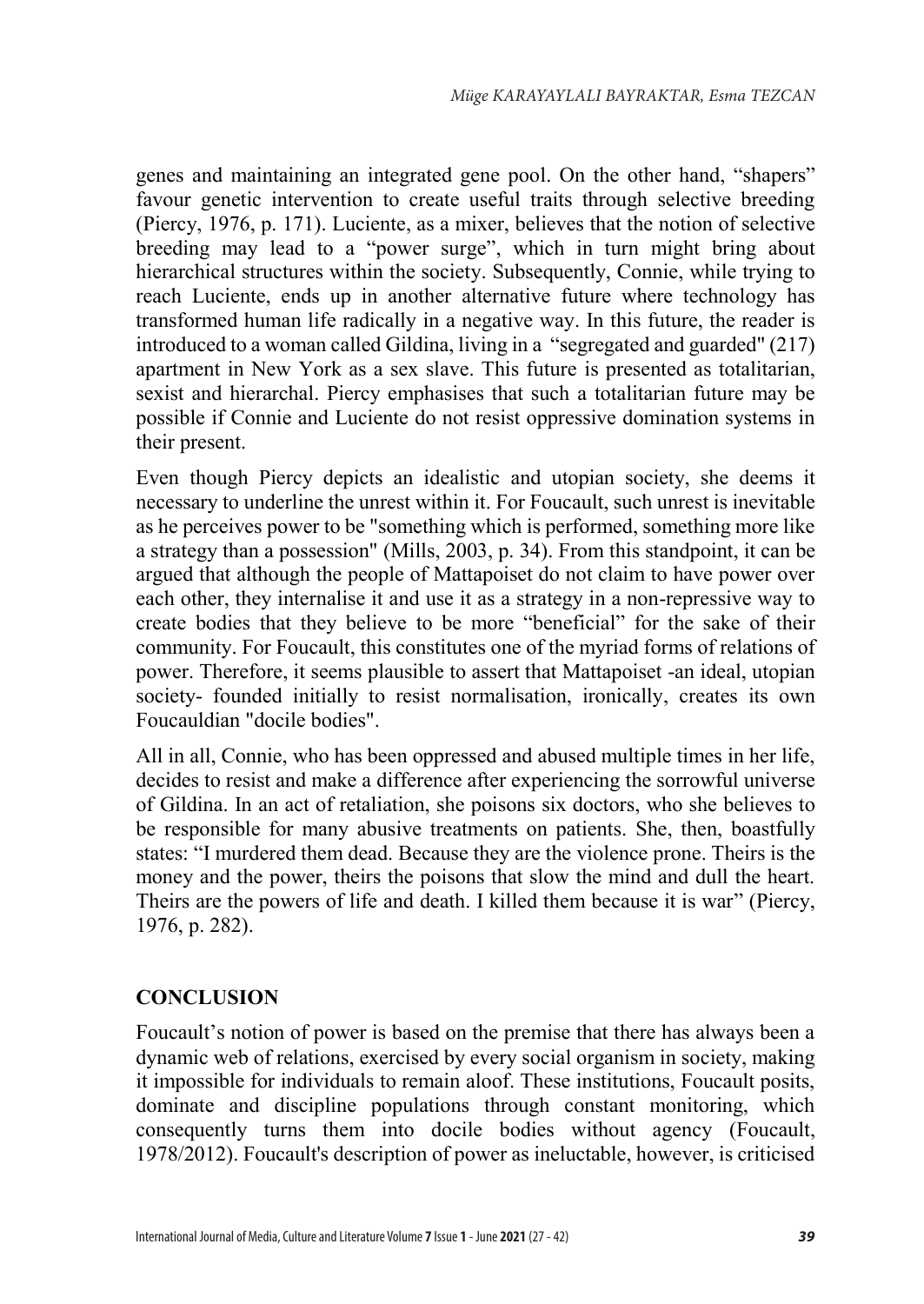by liberal, radical and Marxist feminists mainly for challenging the emancipatory agenda of feminist thought and undermining the capacity of the subject to resist.

Even though Foucault is criticised by these feminist spheres, his work on power, subjectivity and sexuality has provided feminist thought with novel theories on the female experience. Also, his theories have proven to be advantageous specifically for postmodern feminists, regarding their potential for developing politics. His understanding of power, for instance, has deconstructed the traditional understanding of the self and enabled women to perceive subjectivity in relation to institutions (Butler, 1990). This understanding of constituted subjectivity influenced several postmodern feminists like Judith Butler to oppose fixed or essential categories of women, which entirely altered identity politics for women. Additionally, in his later works, Foucault redefines the relationship of subjects with power by claiming that local reversals of power are possible (Foucault, 1988, p. 1). This recent definition has changed the agenda of postmodern feminists, as they began seeking local reversals of power rather than a universally emancipatory one (Sawicki, 1998, p. 164).

From this standpoint, although it seems that coming to terms with Foucault has never been a facile task for some strands of feminism, as explored earlier, this article argues that Foucault's conceptualisation of power, subjectivity and body may present crucial theoretical tools for feminists to analyse changing discourses regarding power, norms, identity along with the idea of subjectivity in society to ultimately contribute to the feminist agenda. In the light of this view, the aim of this paper was to analyse Piercy's *Women on The Edge of Time* considering Foucauldian concepts of power, docile bodies and self-constitution. Upon such examination, this article finally concludes that the protagonist, Connie, is not only a docile body who is victimised by disciplinary technologies but also proves to be a subject with the capacity to resist after going through what Foucault calls self-constitution. In this sense, it is possible to argue that Connie, just like Foucault has declared, is able to deconstruct the historical impositions made on her body through her experiences in two alternative universes. Furthermore, her realisation in the end of the novel can be read as a result of what Foucault calls "intersubjectivity". In other words, just like Foucault suggests, Connie seems to find consolation in the company of other female friends living in parallel universes, which helps her maintain her sanity in the institution. Accordingly, at the end of the book, she is able to fight back by murdering abusive doctors and having done this, feels liberated for it. However, it should be noted here that Connie merely succeeded to survive under the harsh conditions of the hospital. As such, it seems unlikely that her position as a poor and marginalized woman will change in the eyes of the society, which can also be read in alignment with Foucault, on the grounds of his claim concerning the impossibility of total emancipation of power. Nevertheless, as Foucault posits, it does not mean "one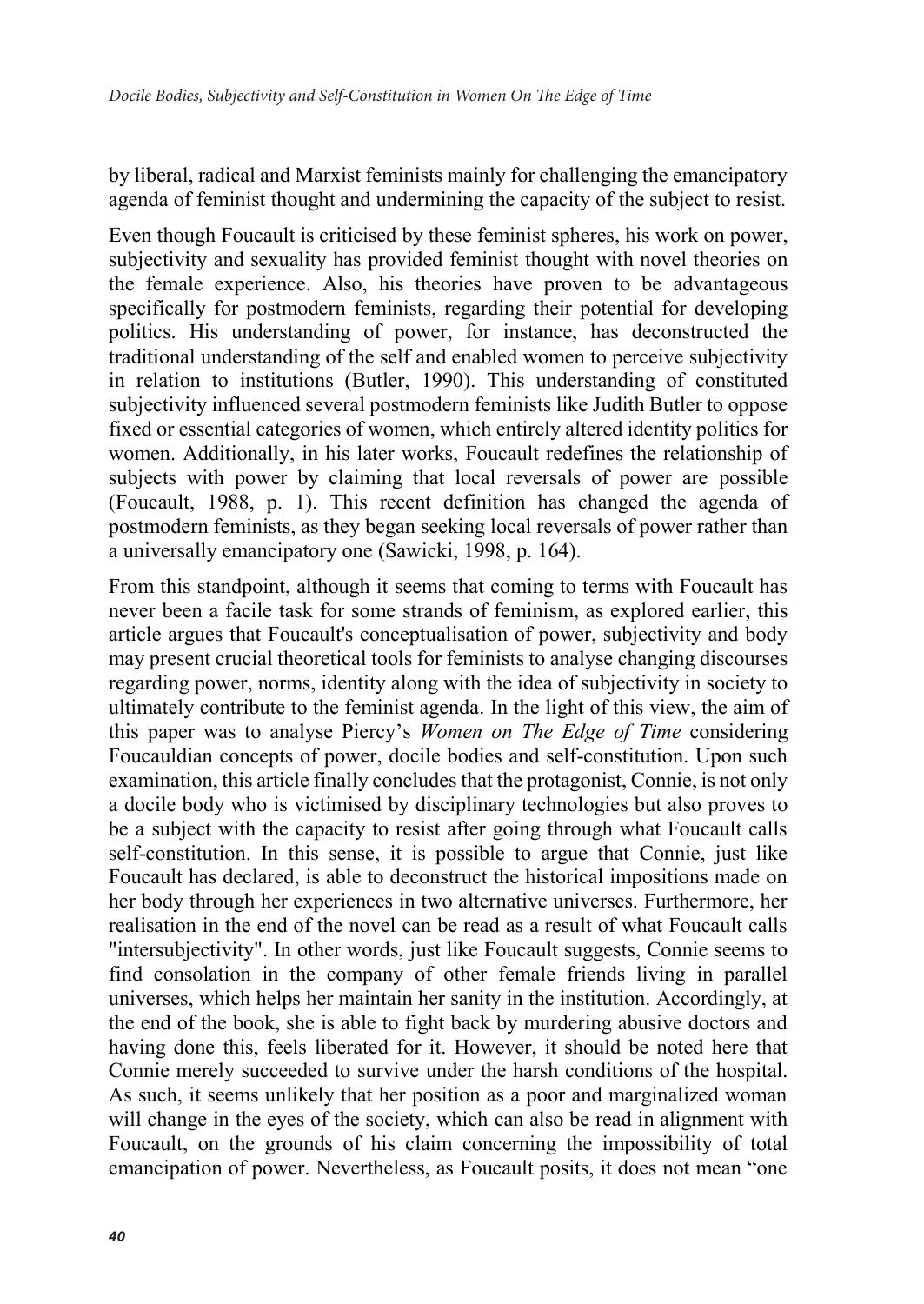is trapped and condemned to defeat no matter what" (1980, p. 141). Instead, it seems that- just like Foucault suggests- the battle of resistance and power will continue to co-exist in every society, at any given time. This was clearly the case for Connie who, regardless of her albeit violent actions to reverse the status quo, was not able to do so.

#### **REFERENCES**

- Benhabib, S. (1987). The Generalised and the Concrete Other: The Kohlberg-Gilligan Con- troversy and Moral Theory. In K. D. Eva Feder (Ed.), *Women and Moral Theory.* New Jersey: Rowman & Littlefield Publishers.
- Bernauer, J. & Michael, M. (1994). The ethics of Michel Foucault. In G. Gutting (Ed.), *The Cambridge Companion to Foucault* (pp. 141-156). Cambridge: Cambridge University Press.
- Biesta, G. J. (1999). Radical intersubjectivity: Reflections on the "different" foundation of education. *Studies in Philosophy and Education, 4*(18), 203-220.
- Brodribb, S. (1992). *Nothing Mat(t)ers: A Feminist Critique of Postmodernism.* North Melbourne: Spinifex Press.
- Butler, J. (1990). *Gender Trouble: Feminism and the Subversion of Identity.* New York: Routledge.
- Davidson, A. (1994). Ethics as ascetics : Foucault, the history of ethics, and ancient thought. In G. Gutting (Ed.), *The Cambridge Companion to Foucault* (pp. 115-135). Cambridge: Cambridge University Press.
- Deveaux, M. (1996). Feminism and Empowerment: A Critical Reading of Foucault. (S. Hekman, Ed.) *Feminist Epistemologies*.
- Foucault, M. (1977-78/2007). *Security, territory, population: lectures at the Collège de France.* Springer.
- Foucault, M. (1978). *The History of Sexuality vol 1, An Introduction, trans. Robert Hurley.* New York: Pantheon.
- Foucault, M. (1978/2012). *Discipline and punish: The birth of the prison.* Vintage.